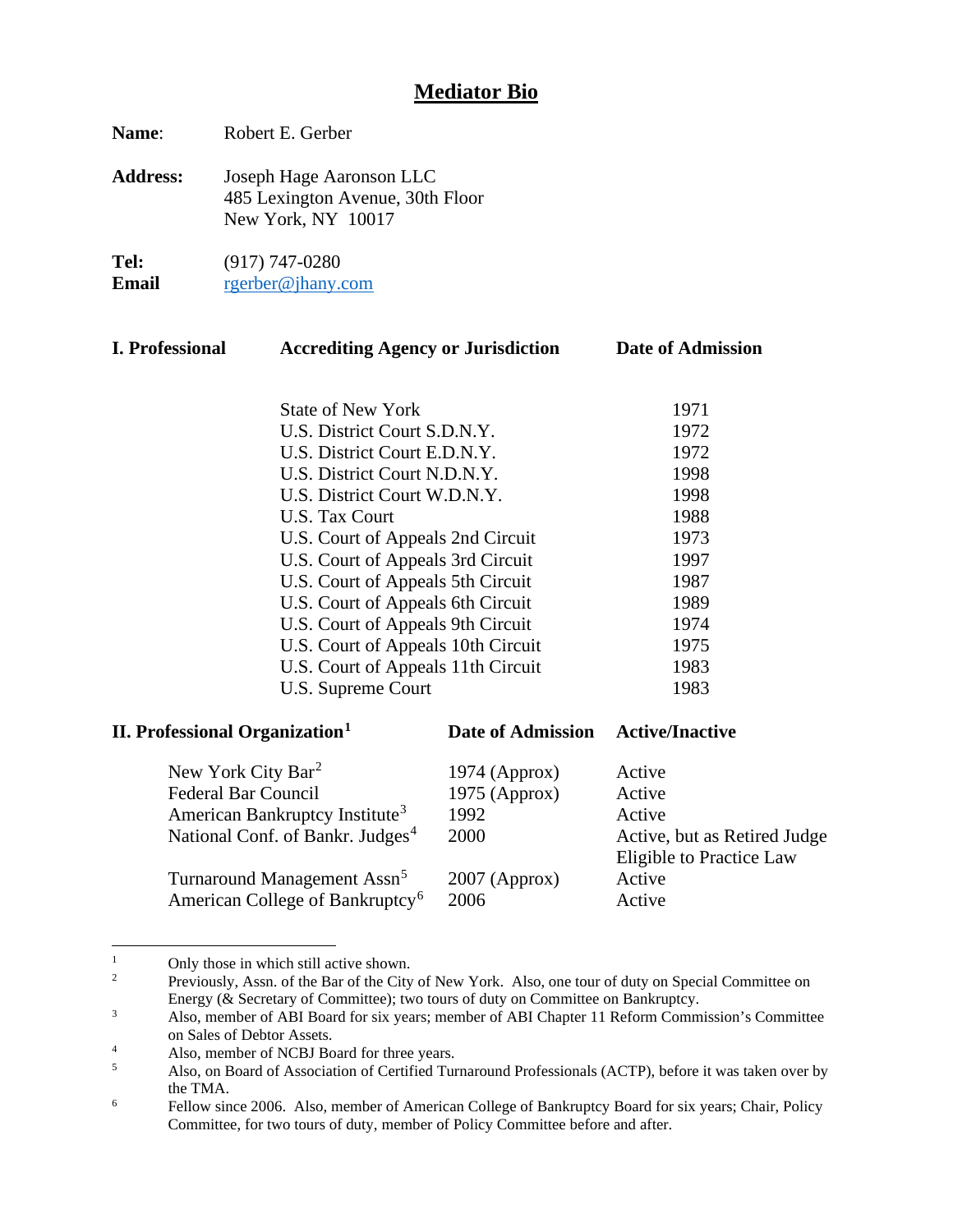### **III. General Professional Experience**

Production Officer and Legal Officer, U.S. Air Force, Wright-Patterson AFB OH (1971-1972).

Associate (1970-1971, 1972-1978), then Partner (1978-2000), Fried, Frank, Harris, Shriver & Jacobson, New York, NY.

Adjunct Professor of Law, Columbia Law School (2012-Present).<sup>[7](#page-1-0)</sup>

Of Counsel, Joseph Hage Aaronson LLC, New York, NY (2016-Present).<sup>[8](#page-1-1)</sup>

#### **IV. General pertinent experience:**

45+ years' experience as a commercial and securities litigator; as a bankruptcy litigator and counselor, and U.S. Bankruptcy Judge.

#### **V. Mediation training:**

| <b>Course</b>                                   | <b>Program Sponsor</b>                                                                                    | Date         |
|-------------------------------------------------|-----------------------------------------------------------------------------------------------------------|--------------|
| <b>Mediator Skills Training</b>                 | Institute for Conflict Management, Inc.<br>In conjunction with Fried, Frank, Harris<br>Shriver & Jacobson | Approx. 1995 |
| <b>Mediator Skills Training</b>                 | Institute for Conflict Management, Inc.<br>In conjunction with U.S. Bankruptcy Court<br>for the S.D.N.Y.  | Early 2000s  |
| Mediation Skills Workshop<br>for Federal Judges | <b>Federal Judicial Center</b>                                                                            | 2014         |

## **VI. Pertinent bankruptcy training:**

Practice as attorney under the now-superseded Bankruptcy Act and Bankruptcy Code.

Service from 2000 to 2016 as a U.S. Bankruptcy Judge, S.D.N.Y. (approx. 200 published opinions), in cases under chapters 7, 11, and 15, and SIPA, and related adversary proceedings.

U.S. Bankruptcy Judge, U.S. Bankruptcy Court, Southern District of New York, New York, NY (2000-2016).

<span id="page-1-0"></span><sup>&</sup>lt;sup>7</sup><br>Teaching Columbia Law School's Advanced Bankruptcy Seminar.<br>At Joseph Hage Aaronson, offering services in mediation and arbitr

<span id="page-1-1"></span><sup>8</sup> At Joseph Hage Aaronson, offering services in mediation and arbitration; expert testimony; fiduciary services; consulting and legal advice, but at least to this point, not in appearances in court before former colleagues.